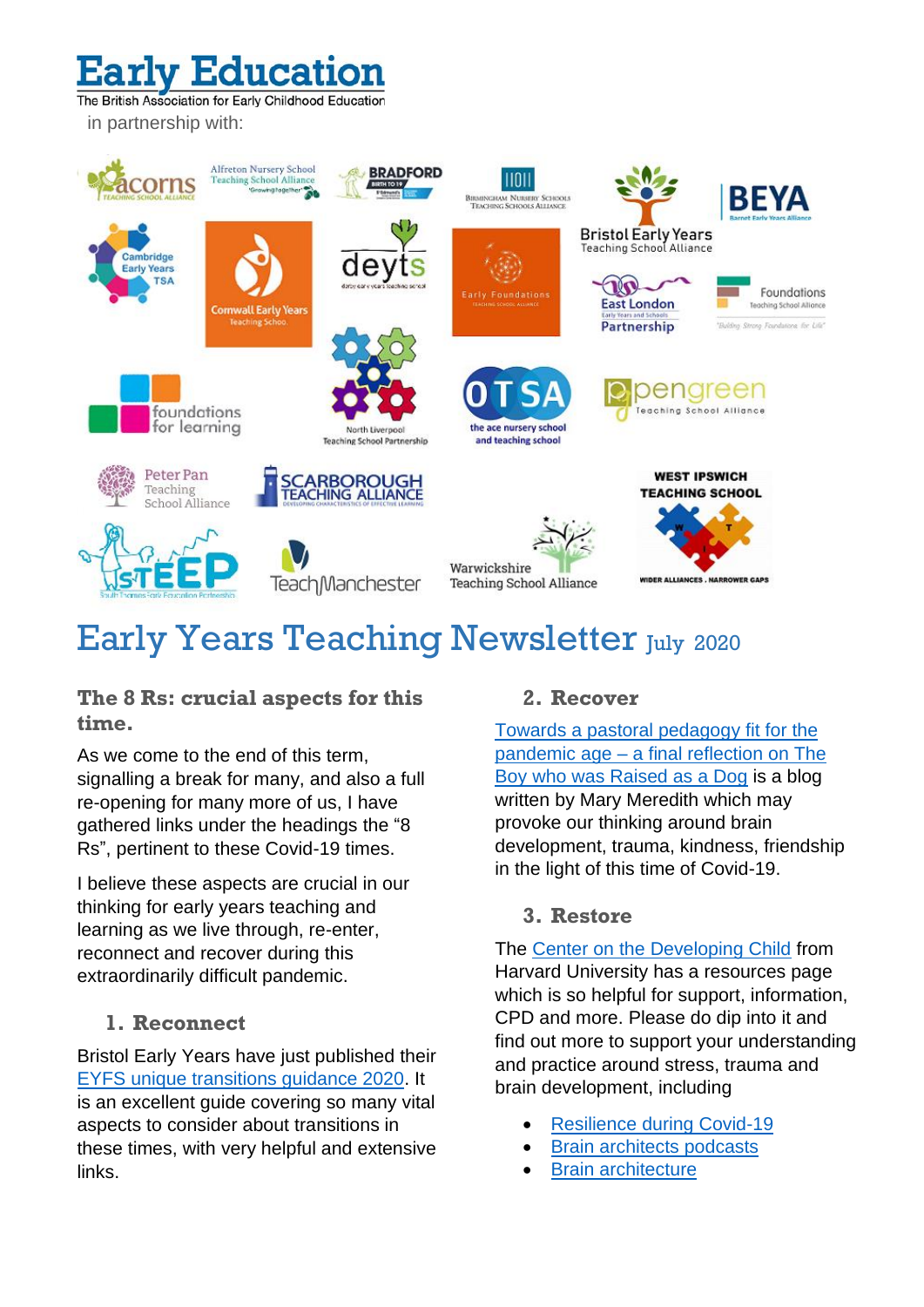# Early Years Teaching Newsletter July 2020

• [Executive function and self](https://developingchild.harvard.edu/guide/a-guide-to-executive-function/)[regulation](https://developingchild.harvard.edu/guide/a-guide-to-executive-function/)

## **4. Relationship**

Our latest Pedpod podcast with Suzanne Zeedyk is now available. [The brilliance of](https://www.early-education.org.uk/podcasts)  [babies](https://www.early-education.org.uk/podcasts) is a 20-minute listen which will reignite your passion for working with children, and re-inspire your priorities around relationship, attachment and connection.

Continue to build on the positive relationships with children and families that were enabled through lockdown times. [Cambridge](https://www.youtube.com/channel/UC1iXZ-cyVkVuXKCfJdxqUcQ/videos?view_as=subscriber) Early Years on YouTube have made a series of videos for families to support play and learning at home.

### **5. Re-enter**

Support the re-entry and transitions well. Robert Owen Nursery School created a video: [Welcome back to nursery](https://www.dropbox.com/s/5va2nljfedt6viy/Welcome%20Back%20To%20Nursery%20%28no%20RO%20Logo%29.mp4?dl=0) to reassure parents about the measures in place to keep the children safe during this period of returning to school. They have kept the branding neutral so that it can be used more widely. Their hope is that the messages it contains are suitable for many.

### **6. Renew**

Renew your thinking around being or learning to be anti-racist. [Supporting you to](https://www.mattel.com/sites/mattel_mattelcom/files/2020-07/Supporting_you_to_raise_antiracist_children2.pdf)  [raise anti-racist children](https://www.mattel.com/sites/mattel_mattelcom/files/2020-07/Supporting_you_to_raise_antiracist_children2.pdf) is an invaluable resource by Laura Henry-Allain and Emma Worrollo for Mattel.

Early Education's website and resources will renew your rigour for sound pedagogy and putting young children's needs first. Select as you wish from [blogs,](https://www.early-education.org.uk/blogs) [webinars,](https://www.early-education.org.uk/webinars) [publications,](https://www.early-education.org.uk/publications-resources) [pedagogic pages,](https://www.early-education.org.uk/pedagogic-resources) [podcasts,](https://www.early-education.org.uk/podcasts) [journals](https://www.early-education.org.uk/early-education-journal) and [resources.](https://www.early-education.org.uk/download-free-resources)

[Become a member here](https://www.early-education.org.uk/membership) to stay connected and up to date with news.

#### **7. Reflect**

The Centre for Research in Early Childhood (CREC) have been inspiring us to reflect on a [Hybrid pedagogy](http://www.crec.co.uk/announcements/considering-value-hybrid-pedagogy-eyfs) and invited us to participate in a learning circle with Chris Pascal, Tony Bertram and Julie Fisher. They have released the recording so you can [listen back to this thought-provoking](https://t.co/9ltvUOOUDx?amp=1)  [debate](https://t.co/9ltvUOOUDx?amp=1) (Access Password: 4A\*afOB3)

### **8. Rethink**

Play Scotland have released this informative read: [Covid-19 and children's](https://www.playscotland.org/resources/print/COVID-and-Play-Report-1.pdf?plsctml_id=19939)  [play.](https://www.playscotland.org/resources/print/COVID-and-Play-Report-1.pdf?plsctml_id=19939) You can read more in this article [Outdoor play is key to reopening and](https://schoolsweek.co.uk/outdoor-play-is-key-to-reopening-and-recovery/)  [recovery.](https://schoolsweek.co.uk/outdoor-play-is-key-to-reopening-and-recovery/)

They have also produced a [Play types](https://www.playscotland.org/play/playful-learning/play-types-toolkit-bringing-play-school-day/)  [toolkit](https://www.playscotland.org/play/playful-learning/play-types-toolkit-bringing-play-school-day/) with a variety of online resources to promote and support play in schools and settings.

### **Coming to an end**

This is our last Early Years Teaching News as my role comes to an end with Early Education. Thank you all for reading and sharing the content of these newsletters.

It has been a passion of mine to gather links to support and inspire our pedagogical thinking. I hope that some have helped to inform and inspire your practice. Keep on learning!

#### *All the best, Cathy Gunning*

#### E: [cathy@early-education.org.uk](mailto:cathy@early-education.org.uk) Follow Cathy on Twitter [@earlyed\\_cathy](https://twitter.com/earlyed_cathy)

This newsletter is designed to be read on screen so you can click through to the links (underlined in the text).

Don't forget we also upload lots of it into our member's pedagogic pages so that you can look it up there at a later date if you don't have time to read it all now.